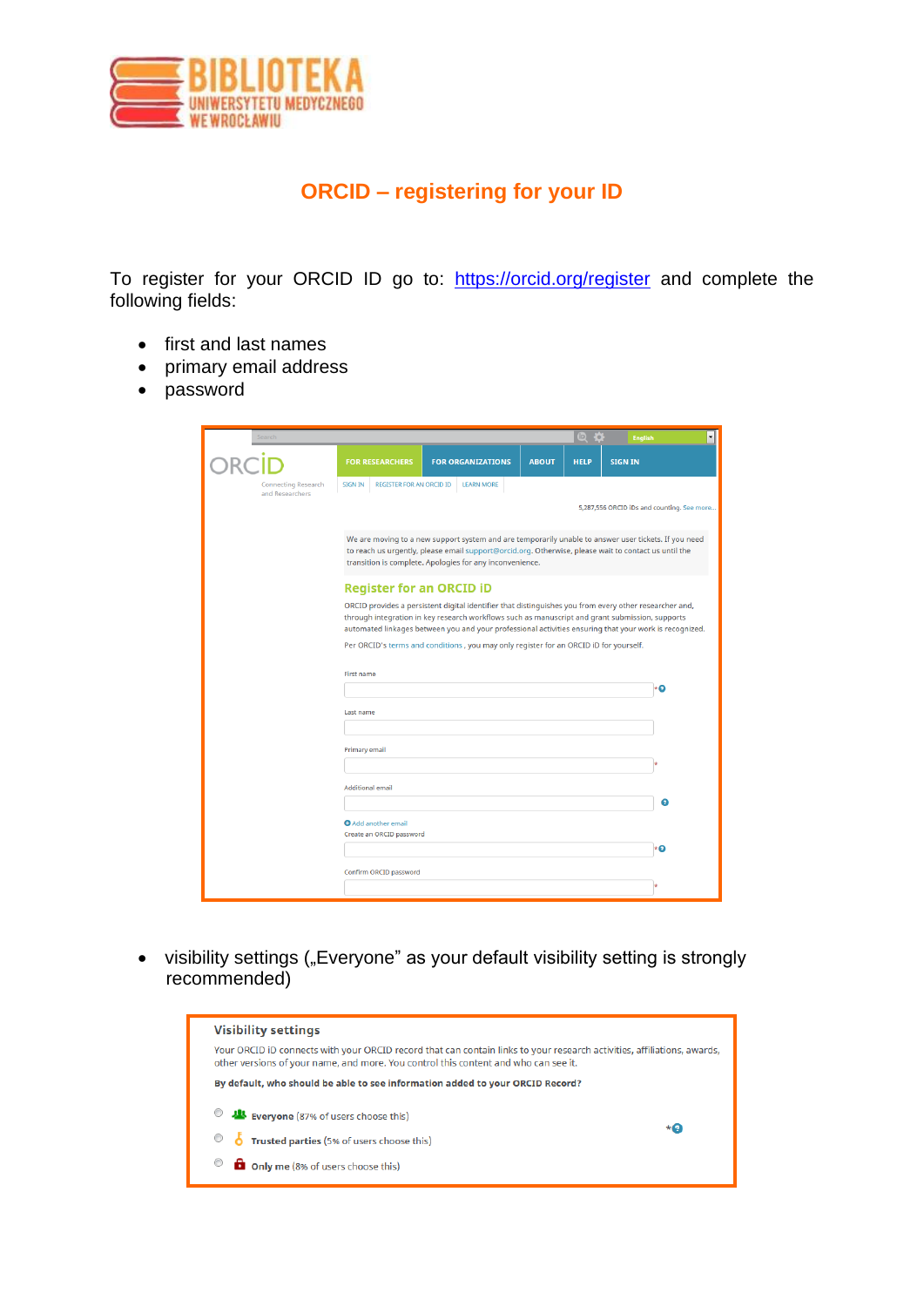

• after confirming that you have read the terms and conditions (available at: [https://orcid.org/content/orcid-terms-use\)](https://orcid.org/content/orcid-terms-use) and that you are not a robot (by completing the reCAPTCHA), click the Register button at the bottom of the page

| <b>Terms of Use</b>                                   |                                          |                                                                                                                              |
|-------------------------------------------------------|------------------------------------------|------------------------------------------------------------------------------------------------------------------------------|
| US and being publicly accessible where marked Public. |                                          | $\Box$ I consent to the privacy policy and terms and conditions of use, including agreeing to my data being processed in the |
| You must accept the terms and conditions.             |                                          |                                                                                                                              |
| Nie jestem robotem                                    | <b>reCAPTCHA</b><br>Prywatność - Warunki |                                                                                                                              |
| Register                                              |                                          |                                                                                                                              |

A verification email will be sent to your primary email address – to confirm your registration click "Verify your email address".

If you haven't received the verification email in your mailbox, it might have gone to the spam folder  $-$  to read the email go to the spam quarantine mailbox [\(https://kwarantanna.umed.wroc.pl\)](https://kwarantanna.umed.wroc.pl/).

**NOTICE**: after verifying your ORCID account please send your ORCID ID (an https URI with a 16-digit number) to [bibliografia@umed.wroc.pl.](mailto:bibliografia@umed.wroc.pl)

## **Adding your affiliations**

After signing in to your account you can add your affiliation information – if you are a university employee, you add your **employment** information; if you are a Ph.D. student you add your **education** information (Employment/Education → Add employment/Education  $\rightarrow$  Add Manually).



When adding your WMU affiliation choose "Uniwersytet Medyczny im. Piastów Śląskich we Wrocławiu" (or the institutional identifier in the Ringgold system: 49550) from the list of institutions.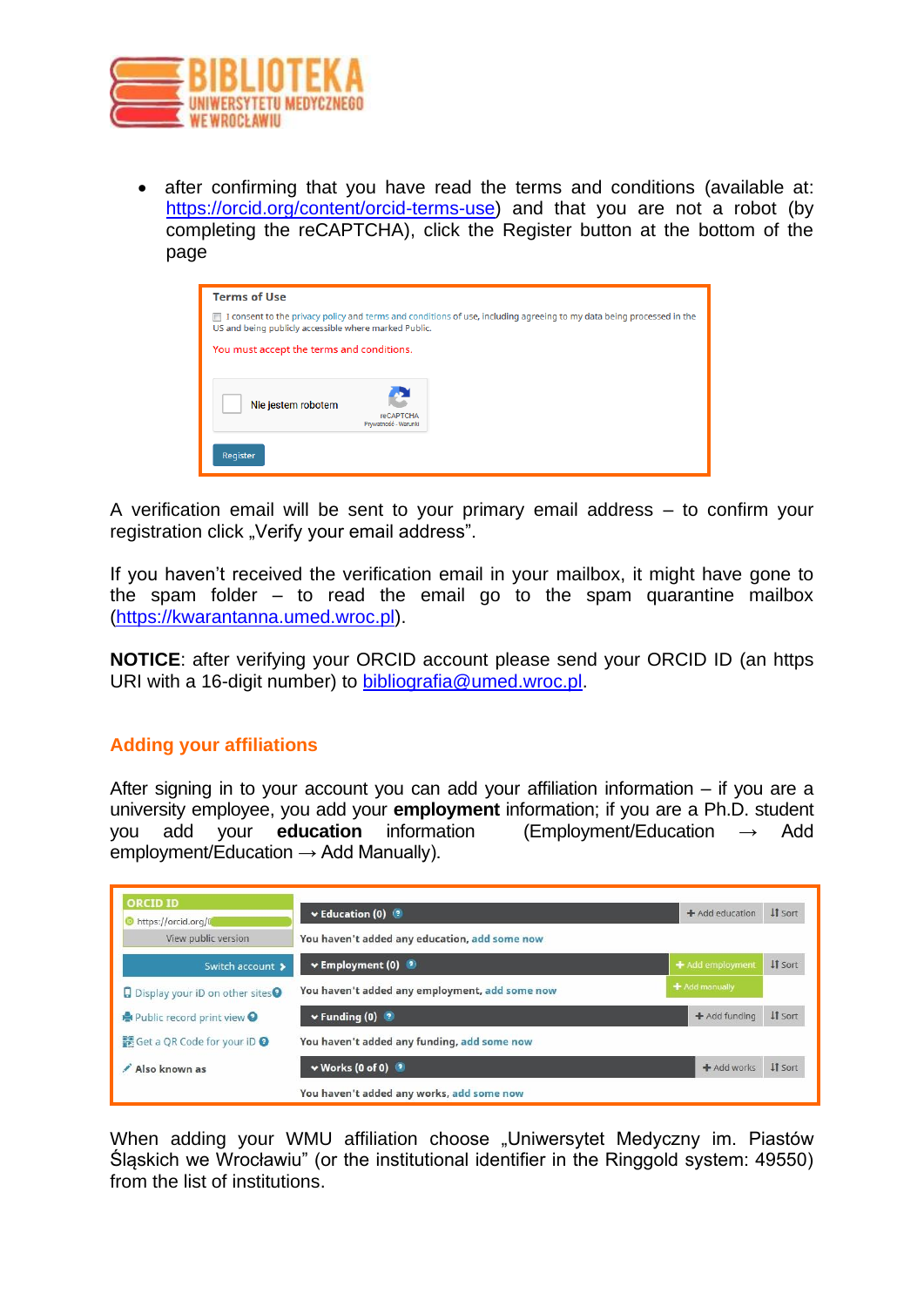

| Institution/employer *                                                                                                | Department                                                                                                       |
|-----------------------------------------------------------------------------------------------------------------------|------------------------------------------------------------------------------------------------------------------|
| uniwersytet medyczny im I                                                                                             | Add department                                                                                                   |
| Uniwersytet Medyczny im Piastów Śląskich<br>we Wrocławiu<br>Wroclaw, Dolnoslaskie, academic/medsch                    | Role/title                                                                                                       |
| Uniwersytet Medyczny im. Karola<br>Marcinkowskiego w Poznaniu<br>qov/qovernment non-federal                           | URL<br>Add URL                                                                                                   |
| Uniwersytet Medyczny im. Piastów Slaskich<br>we Wroclawiu<br>pri/academic                                             | Start date *<br>Month<br>$\blacktriangledown$<br>$\blacktriangledown$<br>Day<br>Year<br>$\overline{\phantom{a}}$ |
| Uniwersytet Medyczny im Piastów Śląskich<br>we Wrocławiu Biblioteka Główna<br>Wroclaw, Dolnoslaskie, academic/library | End date (leave blank if current)<br>Month<br>Year<br>Dav<br>$\overline{\phantom{a}}$<br>۰                       |

Once you have chosen your institution ("Uniwersytet Medyczny im. Piastów Śląskich we Wrocławiu") you need to change the display name to **Wroclaw Medical University** and complete the required fields with information about the city, country and employment start date.

| <b>ADD EMPLOYMENT</b>                                    |                          |                                                                                          |  |
|----------------------------------------------------------|--------------------------|------------------------------------------------------------------------------------------|--|
| Institution/employer                                     | <b>O</b> Remove          | Department                                                                               |  |
| Uniwersytet Medyczny im Piastów Śląskich we<br>Wrocławiu |                          | Add department                                                                           |  |
| Wroclaw (Dolnoslaskie), academic/medsch                  |                          | Role/title                                                                               |  |
| Display Institution/employer *                           |                          |                                                                                          |  |
| <b>Wroclaw Medical University</b>                        |                          | <b>URL</b>                                                                               |  |
| Display city *                                           |                          | <b>Add URL</b>                                                                           |  |
| Wroclaw                                                  |                          | Start date *                                                                             |  |
| Display state/region                                     |                          | 01<br>02<br>2000<br>$\blacktriangledown$<br>$\blacktriangledown$<br>$\blacktriangledown$ |  |
| Dolnoslaskie                                             |                          | End date (leave blank if current)                                                        |  |
| Display country *                                        |                          | Month<br>Day<br>Year<br>$\blacktriangledown$<br>$\blacktriangledown$<br>▸                |  |
| Poland                                                   | $\overline{\phantom{a}}$ |                                                                                          |  |